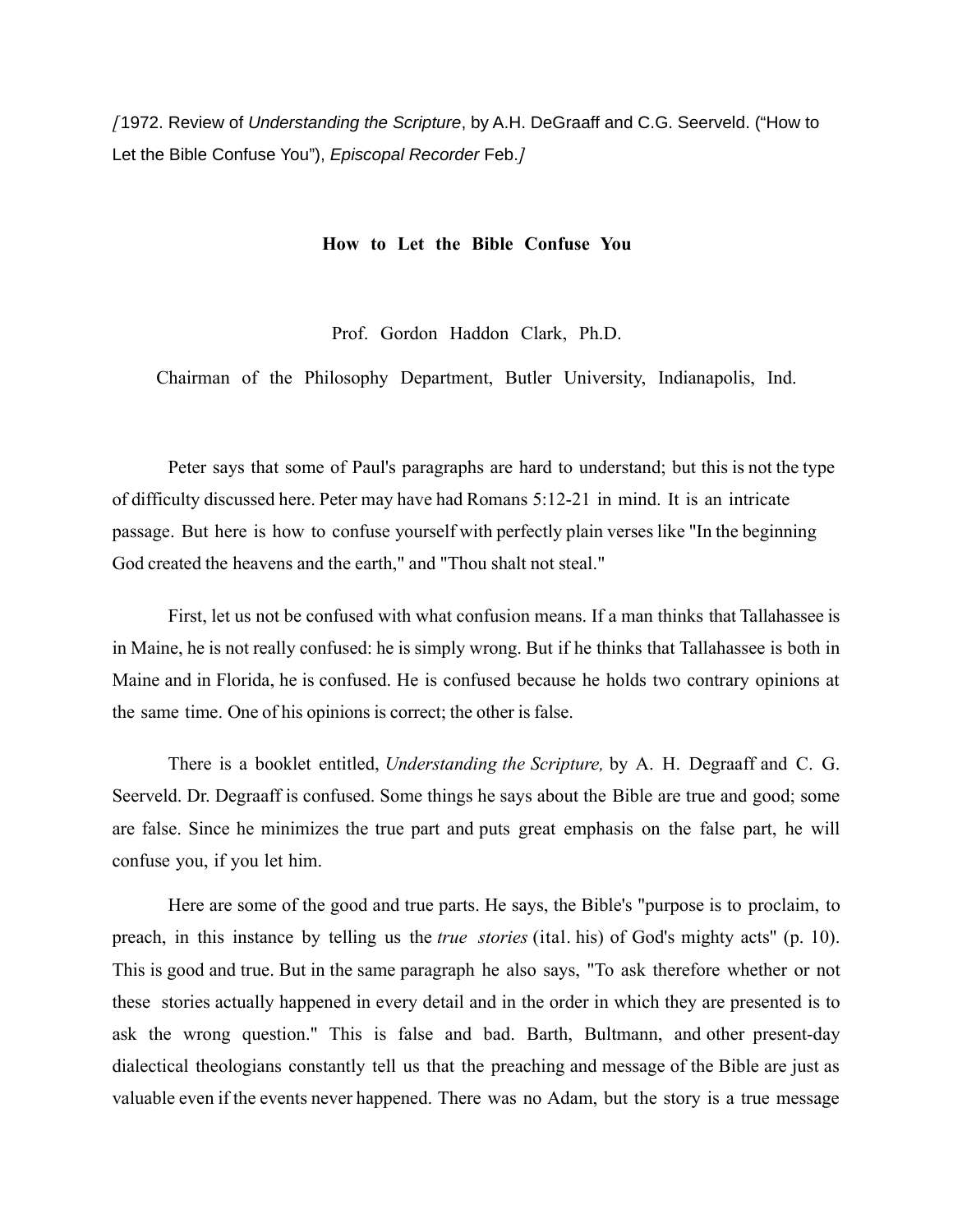about sin. Since so many contemporary theologians deny the events, it is not the wrong question. It is the right question: Did these events occur, or is the Bible on a level with Aesop's fables?

Dr. DeGraaff also speaks the truth when he criticizes some Sunday School and Vacation Bible School material as being dull, trivial, and even stupid. He tells the unfortunate truth when he says that some Bible School teachers do not know how to interest children. But then he slips away from the charge of stupidity and gives the impression that the content of the material is theologically wrong. He even casts aspersions on Louis Berkhof, whose great work on theology is neither stupid nor trivial, even though it is on a higher level than Vacation Bible School material. It is clear that Dr. DeGraaff dislikes Berkhof and Sunday School lessons, not because they are dull, but because they are "intellectual." He says, "The Bible is not to be read as a collection of propositional statements about God and man that we can memorize and master," (p. 21). Now, if the word "collection" implies some sort of random aggregate, then of course the Bible is not that. But aside from the idea of being disjointed and haphazard, the Bible is most certainly a collection of propositional statements about God. One such statement is, "In the beginning God created the heavens and the earth." Furthermore, this statement can be memorized — and I hope all who read this have memorized it. Whether it can be "mastered" is hard to say, for Dr. DeGraaff does not tell us what he means by mastering a sentence.

One thing is clear, however. The sentence "God created the heavens" tells us something about God. But Dr. DeGraaff says, No. "You distort the Scriptures when you read them as a collection of objective statements about God and man . . . They do not contain any rational, general, theological statements about God and his creation (p.2) . . . The Scriptures know nothing about God's essence or about his incommunicable and communicable attributes. It is not the purpose of the Bible to inform us about the nature of God's being or his attributes" (p.9). Then, pray tell, why does the Bible say, "In the beginning God created the heavens and the earth..? Is this not a rational statement? Does it give us no information about the nature of God? No rational information at all?

Dr. DeGraaff asserts that there are no rational, general, theological statements in the Bible, "not even in Paul" (p.2). "The Bible wants to proclaim, not to explain. It is only in his actions that God's being and his attributes are revealed to us" (p.10). So he says. But could anything be farther from the truth? The Bible does indeed relate (in rational sentences) many of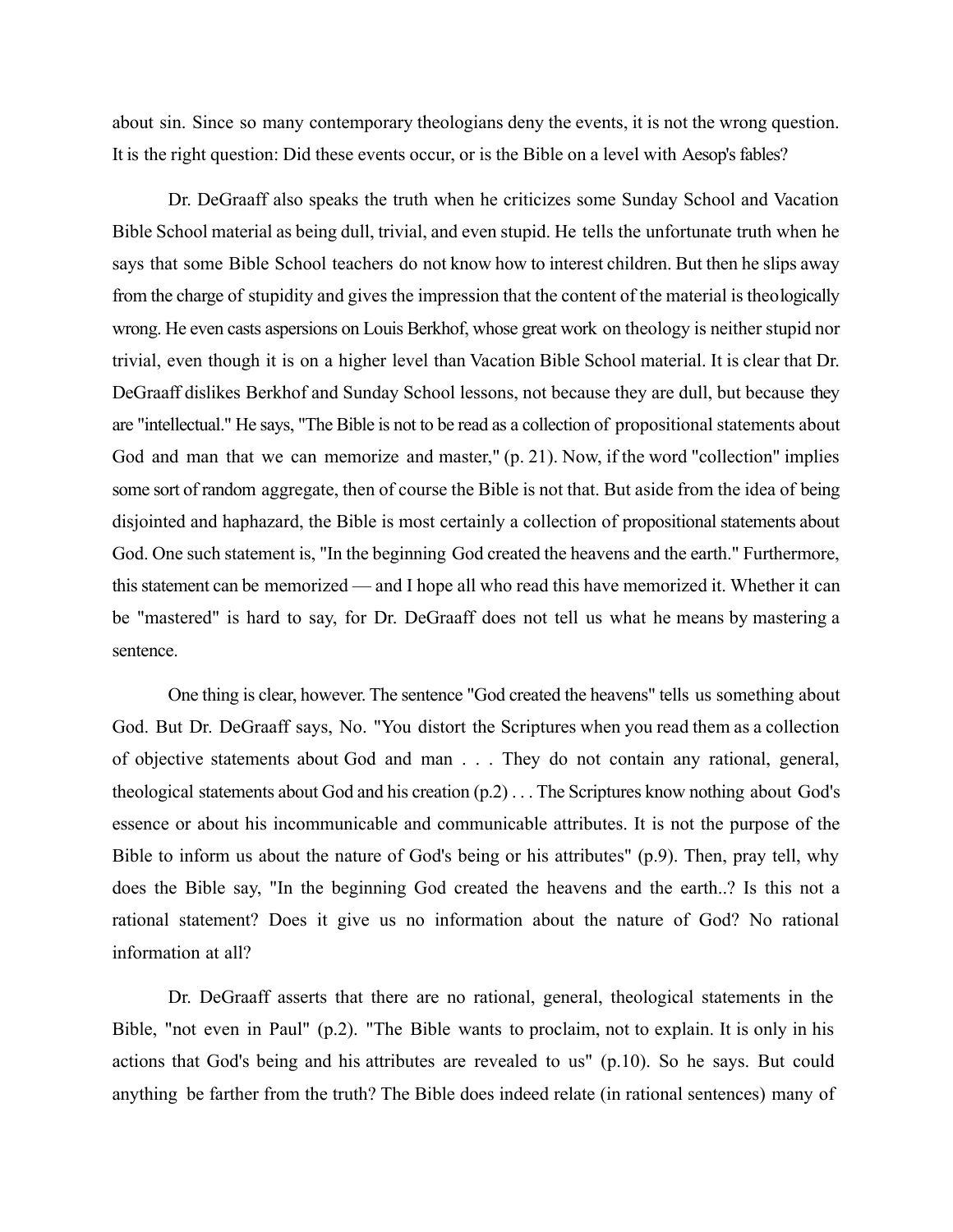God's acts. But usually it then gives an explanation of these acts. The crucifixion was an act, or an event. But the Bible wants very much to explain it. Romans 3:25 explains that Christ's death was a propitiatory sacrifice offered to God for our sins, so that God could be both just and justifier. Genesis tells us of Adam's first disobedience. Romans 5:12-2I is a rational, though intricate and lengthy, explanation. Remove from the Bible what is rational and what is explanatory and what is theological, and not much is left.

Dr. DeGraaff says, "The Scriptures are neither rational nor irrational in character." Here is confusion. Everyone knows that the statement, 'Today is Monday' or 'Wellington defeated Napoleon' is rational. We can understand it. On the other hand, it is irrational to say, 'Three equals two,' or `onts skom bubbits.' But what example is there of a sentence that is neither rational nor irrational? Looking in a book to find a sentence that is neither rational nor irrational is like going to the Zoo to find an animal that is neither vertebrate nor invertebrate. To say that the Bible is neither rational nor irrational is one of the best examples of irrationality that one can find.

Once more, "Nor does it the Bible' contain moral applications that tell us how to live the good life — virtues that we share with the humanist." Here again is confusion. It is true that a Christian does not share any virtue with a humanist, because a humanist or atheist just cannot have any Christian virtue. But it is false to say that the Bible gives no moral rules. "A rationalistic and moralistic interpretation of the Scriptures always go hand in hand." Well, they should; and this is good and not bad. But Dr. DeGraaff objects to teaching boys and girls in Vacation Bible School moral lessons about purity, chastity, and Victorian, middle-class American standards. Instead of warning them against the prevalent loose view of sex, we should tell them about irresponsible deforesting, yellow smog, dirty water — and we should tell them these things in "a non-moralistic manner" (p. 26). Apparently dirty water is worse than a dirty mind.

In answer to the objections from many Christians, Dr. DeGraaff repeats, "The Bible does not teach us how to be good and how to avoid being bad" (p. 29). Speaking of the Ten Commandments (which he strangely says are not commandments at all — even though they are in the imperative mood) he says, "None of them can be literally followed or applied today, for we live in a different period of history in a different culture" (p. 35)